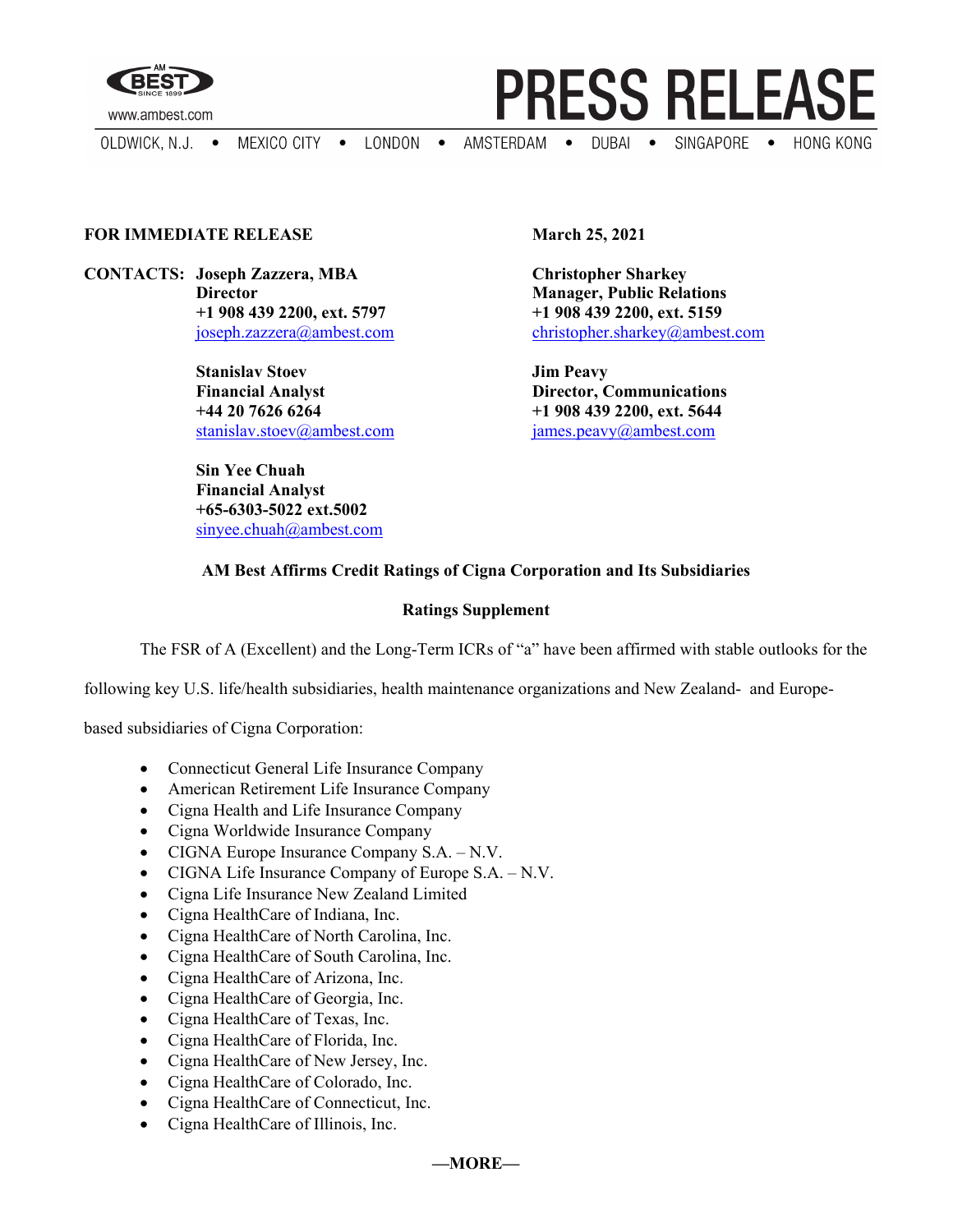

www.ambest.com

- **PRESS RELEASE**
- LONDON AMSTERDAM . SINGAPORE • OLDWICK, N.J. • MEXICO CITY  $DUBAI$   $\bullet$ **HONG KONG**  $\bullet$

**—2—**

- Cigna HealthCare of St. Louis, Inc.
- Cigna HealthCare of Tennessee, Inc.
- Cigna HealthCare of California, Inc.
- Cigna Dental Health Plan of Arizona, Inc.
- Cigna Dental Health of California, Inc.
- Cigna Dental Health of Florida, Inc.
- Cigna Dental Health of Maryland, Inc.
- Cigna Dental Health of Ohio, Inc.
- Cigna Dental Health of Pennsylvania, Inc.
- Cigna Dental Health of Texas, Inc.
- Cigna Dental Health of New Jersey, Inc.
- Cigna Dental Health of Missouri, Inc.
- Cigna Dental Health of Virginia, Inc**.**
- Cigna National Health Insurance Company
- Loyal American Life Insurance Company
- Provident American Life and Health Insurance Company

The FSR of A (Excellent) and the Long-Term ICRs of "a" have been affirmed with stable outlooks for the

following Cigna HealthSpring subsidiaries of Cigna Corporation:

- Health Spring Life & Health Insurance Company, Inc.
- Health Spring of Florida, Inc.
- Bravo Health Mid-Atlantic, Inc.
- Bravo Health Pennsylvania, Inc.

The FSR of A (Excellent) and the Long-Term ICRs of "a" have been affirmed with stable outlooks for the

following Medco Containment subsidiaries of intermediate holding company, Express Scripts Holding Company:

- Medco Containment Insurance Company of New York
- Medco Containment Life Insurance Company

The Long-Term ICR of "bbb" has been affirmed with a stable outlook for Cigna Corporation.

The following Long-Term IRs have been affirmed with stable outlooks for Cigna Corporation:

Cigna Corporation—

- -- "bbb" on \$500 million of .613% senior unsecured notes, due 2024
- -- "bbb" on \$800 million of 1.25% senior unsecured notes, due 2026
- -- "bbb" on \$1.5 billion of 2.4% senior unsecured notes, due 2030
- -- "bbb" on \$1.5 billion of 2.375% senior unsecured notes, due 2031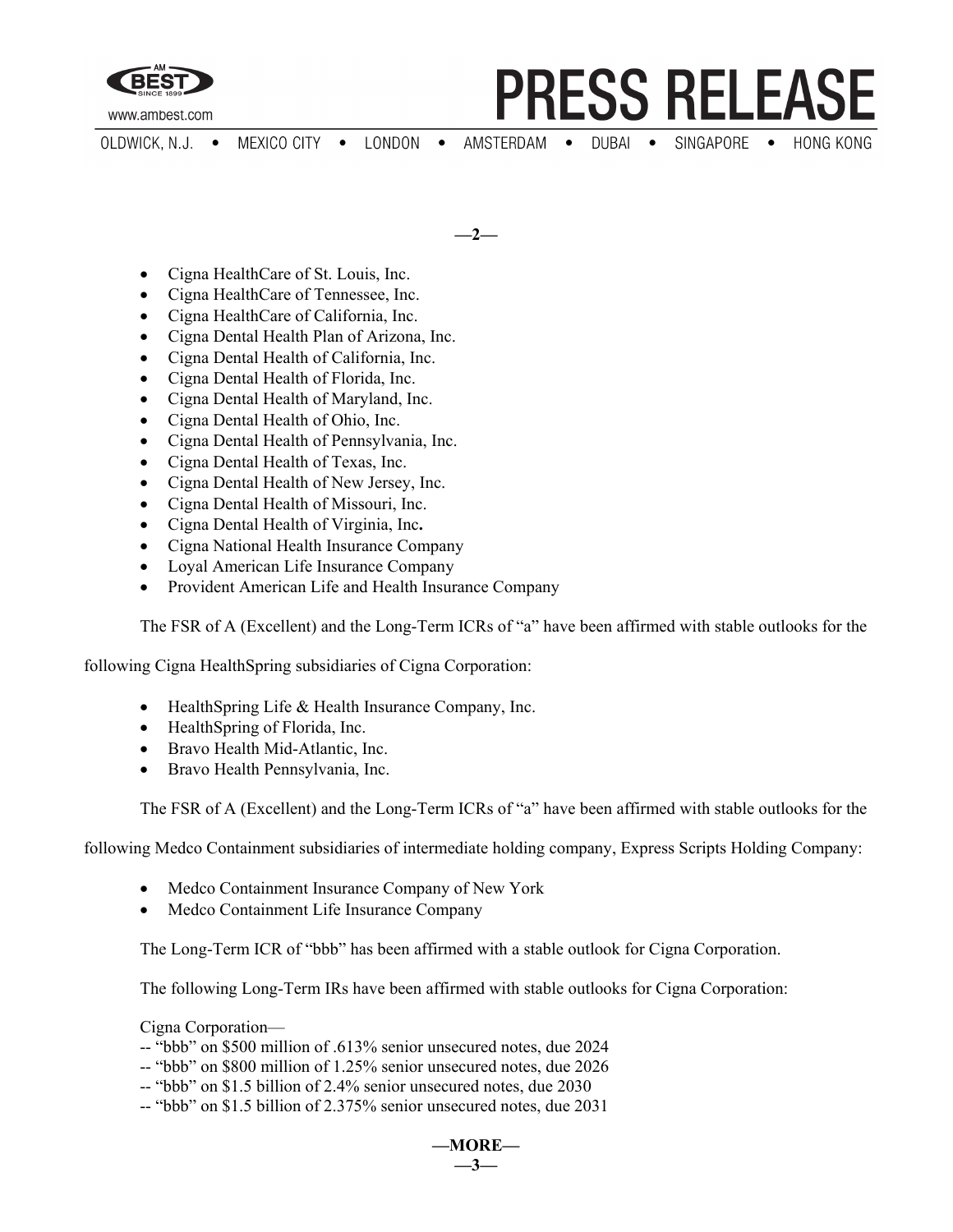

www.ambest.com

- **PRESS RELEASE**
- AMSTERDAM SINGAPORE • MEXICO CITY . LONDON .  $DUBAI$   $\bullet$ **HONG KONG** OLDWICK, N.J. •
	- -- "bbb" on \$750 million of 3.2% senior unsecured notes, due 2040
	- -- "bbb" on \$1.25 billion of 3.4% senior unsecured notes, due 2050
	- -- "bbb" on \$1.5 billion of 3.4% senior unsecured notes, due 2051

The following Short-Term IR has been affirmed:

Cigna Corporation— -- AMB-2 on commercial paper program

The following indicative Long-Term IRs have been affirmed with stable outlooks for Cigna Corporation:

Cigna Corporation—

-- "bbb" on senior unsecured debt

-- "bb+" on preferred stock

The following Long-Term IRs have been affirmed with stable outlooks for Cigna Holding Company:

Cigna Holding Company—

- -- "bbb" on \$750 million of 4.0% senior unsecured notes, due 2022
- -- "bbb" on \$17 million of 8.3% senior unsecured notes, due 2023
- -- "bbb" on \$100 million of 7.65% senior unsecured notes, due 2023
- -- "bbb" on \$900 million of 3.25% senior unsecured notes, due 2025
- -- "bbb" on \$300 million of 7.875% of senior unsecured debentures, due 2027
- -- "bbb" on \$600 million of 3.05% senior unsecured notes, due 2027
- -- "bbb" on \$83 million of 8.3% senior unsecured step-down notes, due 2033
- -- "bbb" on \$500 million of 6.15% senior unsecured notes, due 2036
- -- "bbb" on \$300 million of 5.875% senior unsecured notes, due 2041
- -- "bbb" on \$750 million of 5.375% senior unsecured notes, due 2042
- -- "bbb" on \$1 billion of 3.875% senior unsecured notes, due 2047

**This press release relates to Credit Ratings that have been published on AM Best's website. For all** 

**rating information relating to the release and pertinent disclosures, including details of the office** 

**responsible for issuing each of the individual ratings referenced in this release, please see AM Best's [Recent](http://ratings.ambest.com/ratingeventdisclosures.aspx)** 

**[Rating Activity](http://ratings.ambest.com/ratingeventdisclosures.aspx) web page. For additional information regarding the use and limitations of Credit Rating** 

**opinions, please view [Guide to Best's Credit Ratings.](http://www3.ambest.com/ambv/ratingmethodology/OpenPDF.aspx?ri=1368) For information on the proper media use of Best's** 

**Credit Ratings and AM Best press releases, please view Guide for Media - [Proper Use of Best's Credit](http://www.ambest.com/about/MediaGuide-BestsCreditRatingsProperUse.pdf)** 

**[Ratings and AM Best Rating Action Press Releases.](http://www.ambest.com/about/MediaGuide-BestsCreditRatingsProperUse.pdf)**

**—MORE—**